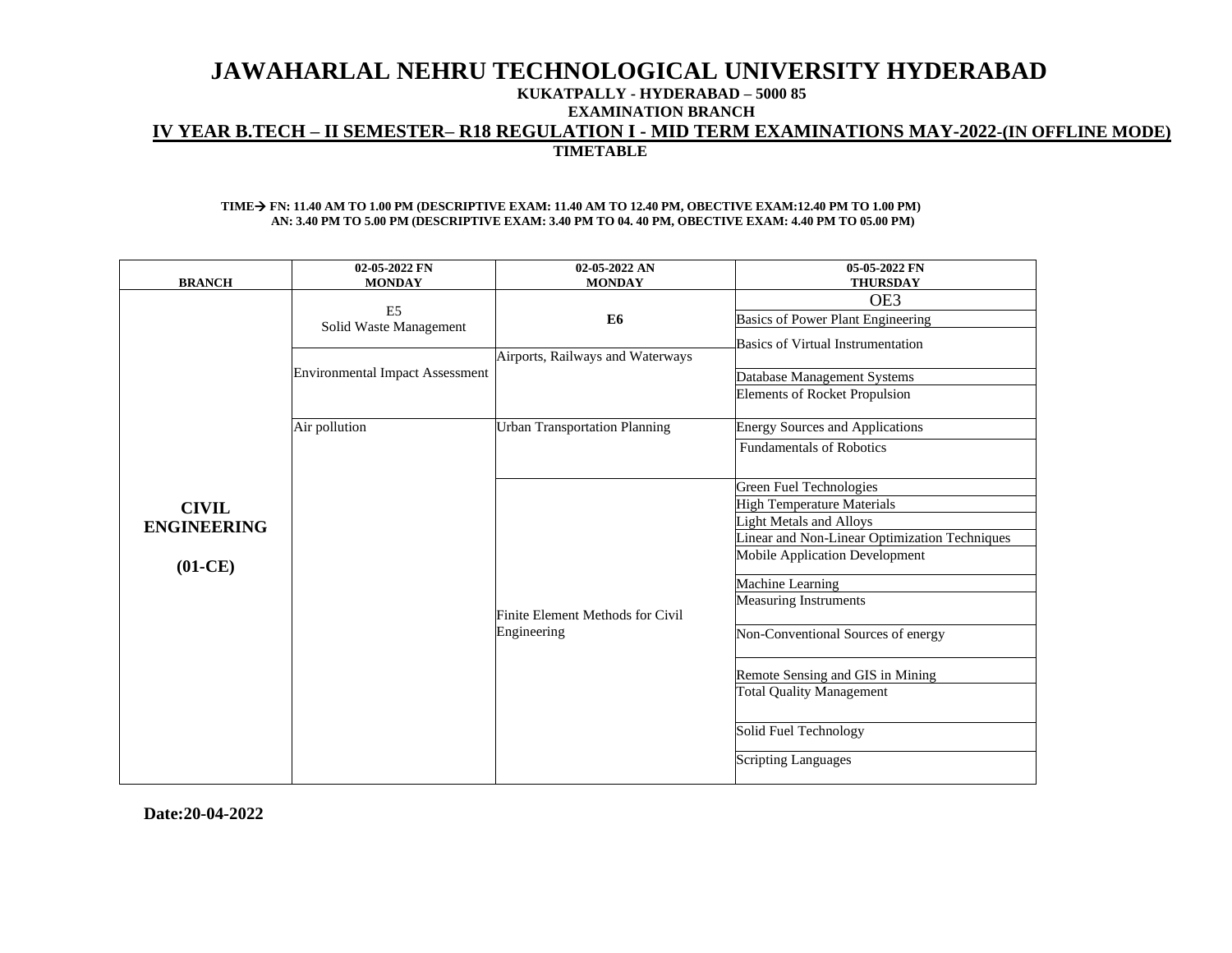### **KUKATPALLY - HYDERABAD – 5000 85**

**EXAMINATION BRANCH**

## **IV YEAR B.TECH – II SEMESTER– R18 REGULATION I - MID TERM EXAMINATIONS MAY-2022-(IN OFFLINE MODE) TIMETABLE**

#### **TIME**→ **FN: 11.40 AM TO 1.00 PM (DESCRIPTIVE EXAM: 11.40 AM TO 12.40 PM, OBECTIVE EXAM:12.40 PM TO 1.00 PM) AN: 3.40 PM TO 5.00 PM (DESCRIPTIVE EXAM: 3.40 PM TO 04. 40 PM, OBECTIVE EXAM: 4.40 PM TO 05.00 PM)**

| <b>BRANCH</b>                                                            | 02-05-2022 FN<br><b>MONDAY</b>                                       | 02-05-2022 AN<br><b>MONDAY</b>                   | 05-05-2022 FN<br><b>THURSDAY</b>                                                                                                                                                                                                                                                                                                                                                                          |
|--------------------------------------------------------------------------|----------------------------------------------------------------------|--------------------------------------------------|-----------------------------------------------------------------------------------------------------------------------------------------------------------------------------------------------------------------------------------------------------------------------------------------------------------------------------------------------------------------------------------------------------------|
|                                                                          | E5<br>Power Quality & FACTS                                          | E <sub>6</sub><br><b>Smart Grid Technologies</b> | OE3                                                                                                                                                                                                                                                                                                                                                                                                       |
|                                                                          | Control Systems Design<br>AI Techniques in Electrical<br>Engineering | <b>Electrical Distribution Systems</b>           | Database Management Systems<br><b>Elements of Rocket Propulsion</b><br>Basics of Virtual Instrumentation<br><b>Environmental Impact Assessment</b><br>Fundamentals of Robotics                                                                                                                                                                                                                            |
| ELECTRICAL AND<br><b>ELECTRONICS</b><br><b>ENGINEERING</b><br>$(02-EEE)$ |                                                                      | <b>Advanced Control of Electric Drives</b>       | Green Fuel Technologies<br><b>High Temperature Materials</b><br><b>Light Metals and Alloys</b><br>Linear and Non-Linear Optimization Techniques<br>Mobile Application Development<br>Machine Learning<br><b>Measuring Instruments</b><br>Non-Conventional Sources of energy<br>Remote Sensing and GIS in Mining<br><b>Total Quality Management</b><br>Solid Fuel Technology<br><b>Scripting Languages</b> |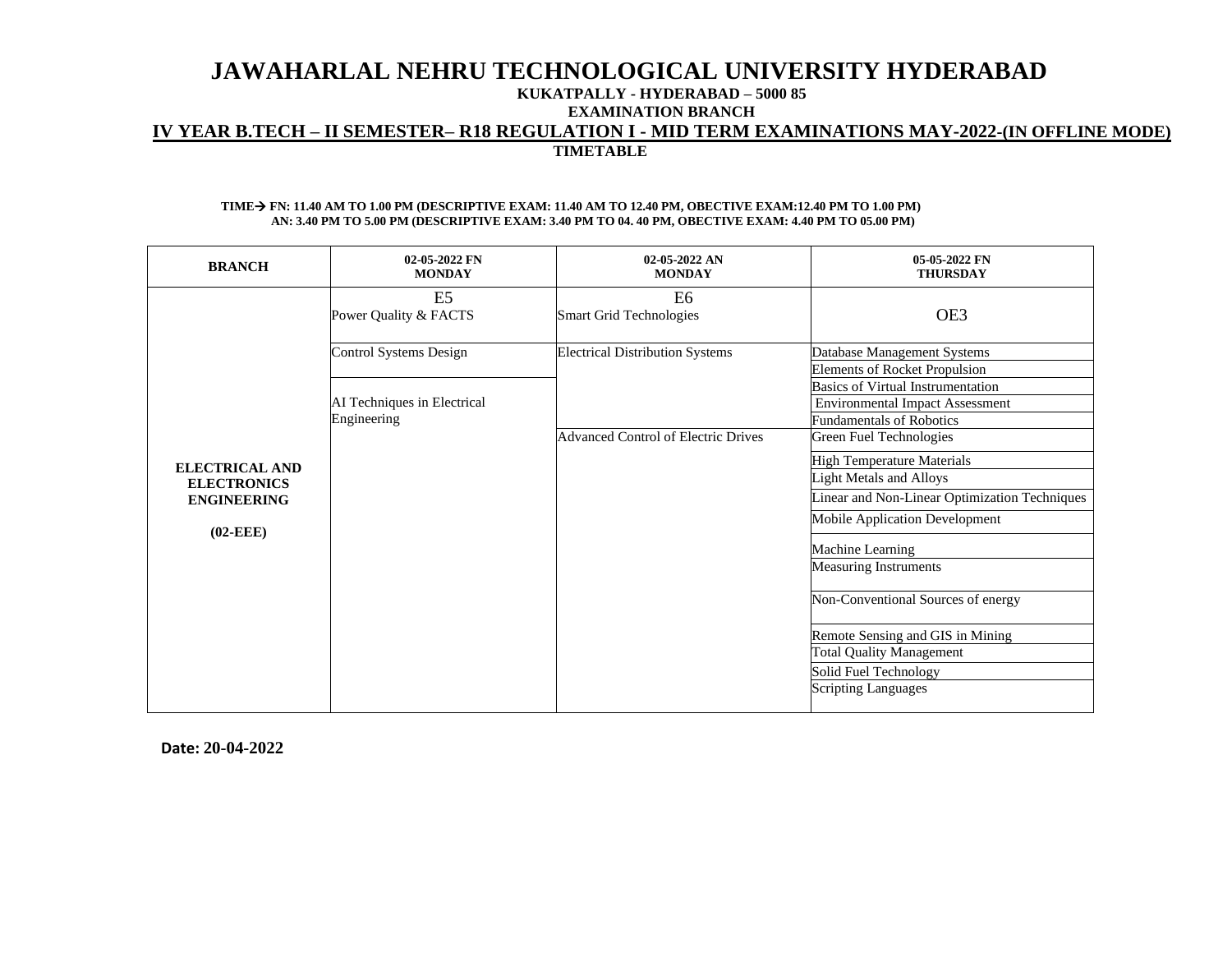## **JAWAHARLAL NEHRU TECHNOLOGICAL UNIVERSITY HYDERABAD KUKATPALLY - HYDERABAD – 5000 85 EXAMINATION BRANCH IV YEAR B.TECH – II SEMESTER– R18 REGULATION I - MID TERM EXAMINATIONS MAY-2022-(IN OFFLINE MODE) TIMETABLE**

#### **TIME**→ **FN: 11.40 AM TO 1.00 PM (DESCRIPTIVE EXAM: 11.40 AM TO 12.40 PM, OBECTIVE EXAM:12.40 PM TO 1.00 PM) AN: 3.40 PM TO 5.00 PM (DESCRIPTIVE EXAM: 3.40 PM TO 04. 40 PM, OBECTIVE EXAM: 4.40 PM TO 05.00 PM)**

| <b>BRANCH</b>      | 02-05-2022 FN<br><b>MONDAY</b> | 02-05-2022 AN<br><b>MONDAY</b> | 05-05-2022 FN<br><b>THURSDAY</b>              |
|--------------------|--------------------------------|--------------------------------|-----------------------------------------------|
|                    | E <sub>5</sub>                 | E6                             | OE3                                           |
|                    | <b>Industrial Robotics</b>     | <b>Industrial Management</b>   | Basics of <b>Power</b> Plant Engineering      |
|                    |                                |                                | <b>Basics of Virtual Instrumentation</b>      |
|                    | <b>Composite Materials</b>     |                                | <b>Environmental Impact Assessment</b>        |
|                    |                                |                                | Database Management Systems                   |
|                    |                                | Tribology                      | Elements of Rocket Propulsion                 |
|                    | <b>Mechanical Vibrations</b>   |                                | <b>Energy Sources and Applications</b>        |
|                    |                                | Production and Operations      | <b>Fundamentals of Robotics</b>               |
| <b>MECHANICAL</b>  |                                | Management                     | Green Fuel Technologies                       |
| <b>ENGINEERING</b> |                                |                                | <b>High Temperature Materials</b>             |
|                    |                                |                                | <b>Light Metals and Alloys</b>                |
| $(03-ME)$          |                                |                                | Linear and Non-Linear Optimization Techniques |
|                    |                                |                                | <b>Mobile Application Development</b>         |
|                    |                                |                                | Machine Learning                              |
|                    |                                |                                | <b>Measuring Instruments</b>                  |
|                    |                                |                                | Remote Sensing and GIS in Mining              |
|                    |                                |                                | <b>Total Quality Management</b>               |
|                    |                                |                                | Solid Fuel Technology                         |
|                    |                                |                                | <b>Scripting Languages</b>                    |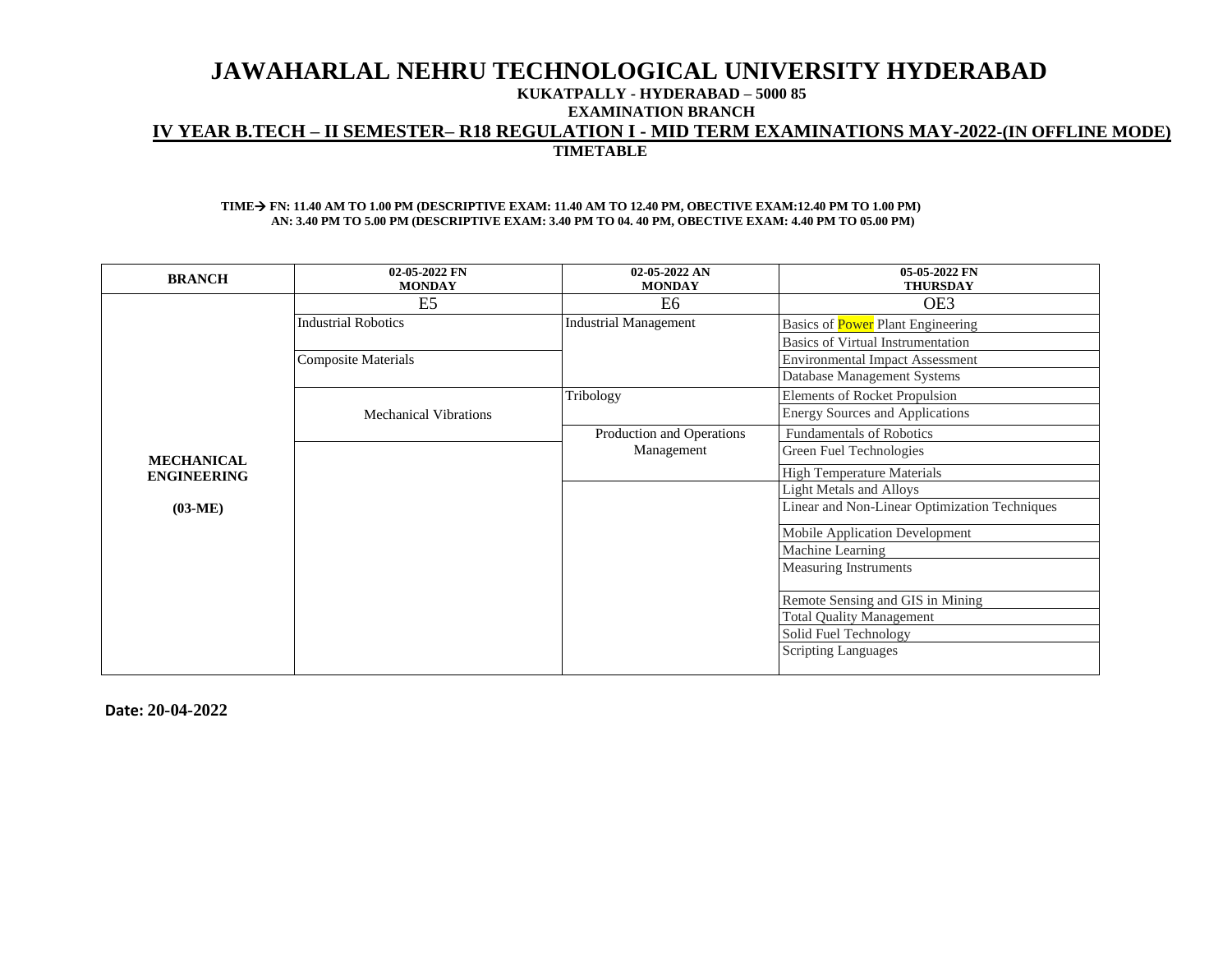### **KUKATPALLY - HYDERABAD – 5000 85**

**EXAMINATION BRANCH**

## **IV YEAR B.TECH – II SEMESTER– R18 REGULATION I - MID TERM EXAMINATIONS MAY-2022-(IN OFFLINE MODE) TIMETABLE**

#### **TIME**→ **FN: 11.40 AM TO 1.00 PM (DESCRIPTIVE EXAM: 11.40 AM TO 12.40 PM, OBECTIVE EXAM:12.40 PM TO 1.00 PM) AN: 3.40 PM TO 5.00 PM (DESCRIPTIVE EXAM: 3.40 PM TO 04. 40 PM, OBECTIVE EXAM: 4.40 PM TO 05.00 PM)**

| <b>BRANCH</b>                      | 02-05-2022 FN<br><b>MONDAY</b>  | $02-05-2022$ AN<br><b>MONDAY</b> | 05-05-2022 FN<br><b>THURSDAY</b>              |
|------------------------------------|---------------------------------|----------------------------------|-----------------------------------------------|
|                                    | E <sub>5</sub>                  | E6                               | OE3                                           |
|                                    |                                 |                                  | Basics of Power Plant Engineering             |
|                                    |                                 |                                  | Database Management Systems                   |
|                                    | <b>Satellite Communications</b> | System on Chip Architecture      | <b>Elements of Rocket Propulsion</b>          |
|                                    |                                 |                                  | <b>Energy Sources and Applications</b>        |
|                                    |                                 |                                  | <b>Environmental Impact Assessment</b>        |
|                                    | Radar Systems                   | <b>Test and Testability</b>      | <b>Fundamentals of Robotics</b>               |
| <b>ELECTRONICS</b>                 |                                 |                                  | Green Fuel Technologies                       |
| <b>AND</b><br><b>COMMUNICATION</b> |                                 |                                  | <b>High Temperature Materials</b>             |
|                                    | <b>Wireless Sensor Networks</b> | Low Power VLSI Design            | <b>Light Metals and Alloys</b>                |
| <b>ENGINEERING</b>                 |                                 |                                  | Linear and Non-Linear Optimization Techniques |
|                                    |                                 |                                  | Mobile Application Development                |
| $(04-ECE)$                         |                                 |                                  | Machine Learning                              |
|                                    |                                 |                                  | Non-Conventional Sources of energy            |
|                                    |                                 |                                  | <b>Basics of Virtual Instrumentation</b>      |
|                                    |                                 |                                  | Remote Sensing and GIS in Mining              |
|                                    |                                 |                                  | <b>Total Quality Management</b>               |
|                                    |                                 |                                  | Solid Fuel Technology                         |
|                                    |                                 |                                  | <b>Scripting Languages</b>                    |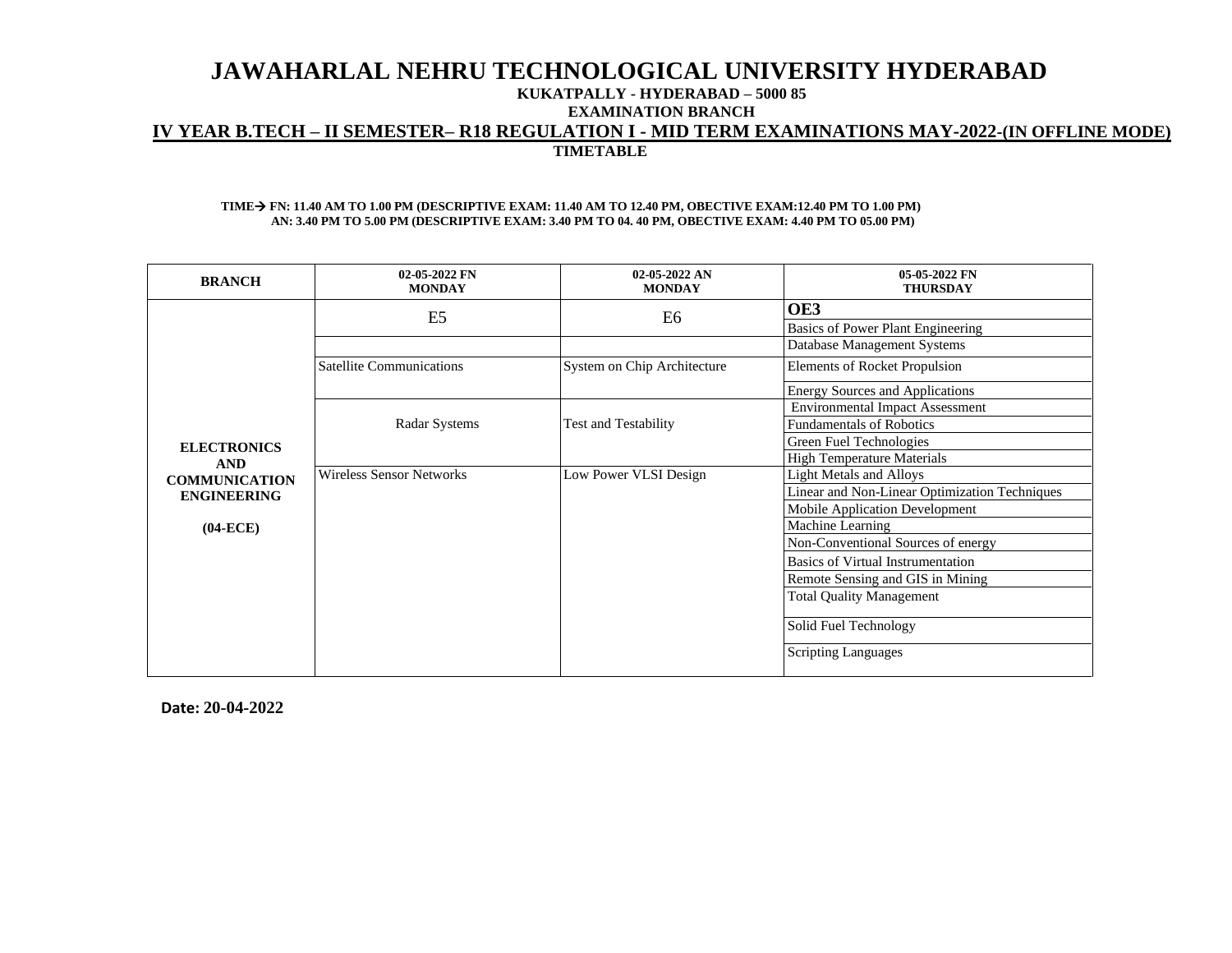## **KUKATPALLY - HYDERABAD – 5000 85**

**EXAMINATION BRANCH**

## **IV YEAR B.TECH – II SEMESTER– R18 REGULATION I - MID TERM EXAMINATIONS MAY-2022-(IN OFFLINE MODE)**

**TIMETABLE**

### **TIME**→ **FN: 11.40 AM TO 1.00 PM (DESCRIPTIVE EXAM: 11.40 AM TO 12.40 PM, OBECTIVE EXAM:12.40 PM TO 1.00 PM) AN: 3.40 PM TO 5.00 PM (DESCRIPTIVE EXAM: 3.40 PM TO 04. 40 PM, OBECTIVE EXAM: 4.40 PM TO 05.00 PM)**

| <b>BRANCH</b>                                     | 02-05-2022 FN<br><b>MONDAY</b> | $02-05-2022$ AN<br><b>MONDAY</b> | 05-05-2022 FN<br><b>THURSDAY</b>                                        |
|---------------------------------------------------|--------------------------------|----------------------------------|-------------------------------------------------------------------------|
|                                                   |                                | E6                               | OE3                                                                     |
|                                                   |                                | <b>Computational Complexity</b>  | Basics of Power Plant Engineering                                       |
|                                                   | Organizational Behaviour       | Distributed Systems              | Elements of Rocket Propulsion<br><b>Energy Sources and Applications</b> |
|                                                   |                                | Neural Networks & Deep Learning  | <b>Environmental Impact Assessment</b>                                  |
| <b>COMPUTER SCIENCE</b><br><b>AND ENGINEERING</b> |                                |                                  | <b>Fundamentals of Robotics</b>                                         |
| $(05-CSE)$                                        |                                | <b>Cyber Forensics</b>           | Green Fuel Technologies                                                 |
|                                                   |                                |                                  | <b>High Temperature Materials</b>                                       |
|                                                   |                                |                                  | <b>Light Metals and Alloys</b>                                          |
|                                                   |                                |                                  | Measuring Instruments                                                   |
|                                                   |                                |                                  | Non-Conventional Sources of energy                                      |
|                                                   |                                | Human Computer Interaction       | Remote Sensing and GIS in Mining                                        |
|                                                   |                                |                                  | <b>Total Quality Management</b>                                         |
|                                                   |                                |                                  | Solid Fuel Technology                                                   |
|                                                   |                                |                                  | <b>Basics of Virtual Instrumentation</b>                                |
|                                                   |                                |                                  | Linear and Non-Linear Optimization Techniques                           |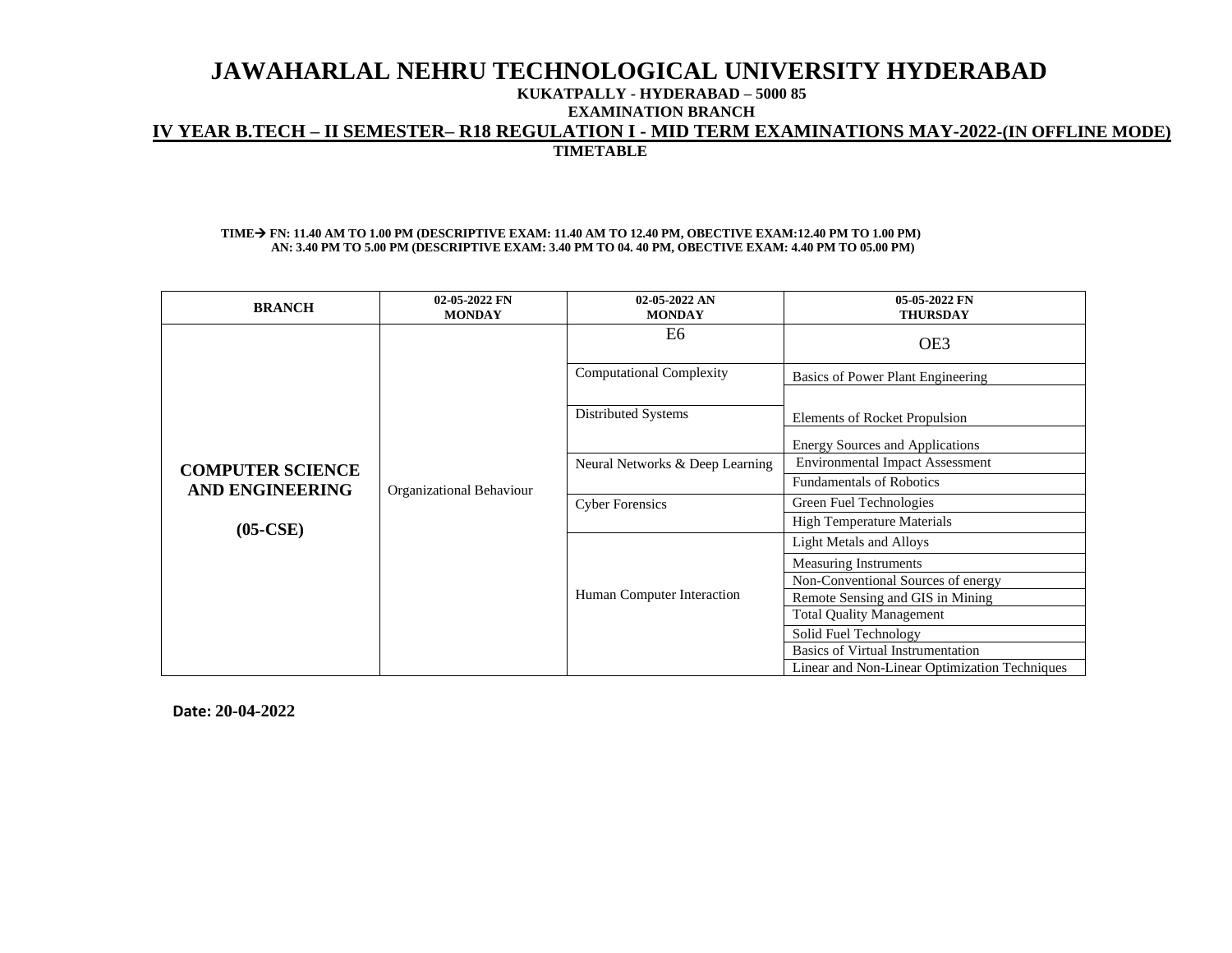## **JAWAHARLAL NEHRU TECHNOLOGICAL UNIVERSITY HYDERABAD KUKATPALLY - HYDERABAD – 5000 85**

**EXAMINATION BRANCH**

## **IV YEAR B.TECH – II SEMESTER– R18 REGULATION I - MID TERM EXAMINATIONS MAY-2022-(IN OFFLINE MODE) TIMETABLE**

#### **TIME**→ **FN: 11.40 AM TO 1.00 PM (DESCRIPTIVE EXAM: 11.40 AM TO 12.40 PM, OBECTIVE EXAM:12.40 PM TO 1.00 PM) AN: 3.40 PM TO 5.00 PM (DESCRIPTIVE EXAM: 3.40 PM TO 04. 40 PM, OBECTIVE EXAM: 4.40 PM TO 05.00 PM)**

| <b>BRANCH</b>                             | 02-05-2022 FN<br><b>MONDAY</b> | 02-05-2022 AN<br><b>MONDAY</b>     | 05-05-2022 FN<br><b>THURSDAY</b>              |
|-------------------------------------------|--------------------------------|------------------------------------|-----------------------------------------------|
|                                           | E <sub>5</sub>                 | E6                                 | OE3                                           |
|                                           | Telemetry and Telecontrol      | <b>Power Plant Instrumentation</b> | <b>Environmental Impact Assessment</b>        |
|                                           | Digital Image Processing       | Machine Learning                   | Basics of Power Plant Engineering             |
|                                           |                                |                                    | Database Management Systems                   |
|                                           |                                |                                    | <b>Elements of Rocket Propulsion</b>          |
|                                           |                                |                                    | <b>Energy Sources and Applications</b>        |
|                                           |                                |                                    | <b>Fundamentals of Robotics</b>               |
| <b>ELECTRONICS</b><br>AND INSTRUMENTATION |                                |                                    | Green Fuel Technologies                       |
|                                           |                                |                                    | <b>High Temperature Materials</b>             |
| <b>ENGINEERING</b>                        |                                |                                    | <b>Light Metals and Alloys</b>                |
| $(10-EIE)$                                | <b>VLSI</b> Design             | Fundamentals of Internet of Things | Linear and Non-Linear Optimization Techniques |
|                                           |                                |                                    | Mobile Application Development                |
|                                           |                                |                                    | Machine Learning                              |
|                                           |                                |                                    | <b>Measuring Instruments</b>                  |
|                                           |                                |                                    | Non-Conventional Sources of energy            |
|                                           |                                |                                    | <b>Scripting Languages</b>                    |
|                                           |                                |                                    | Remote Sensing and GIS in Mining              |
|                                           |                                |                                    | <b>Total Quality Management</b>               |
|                                           |                                |                                    | Solid Fuel Technology                         |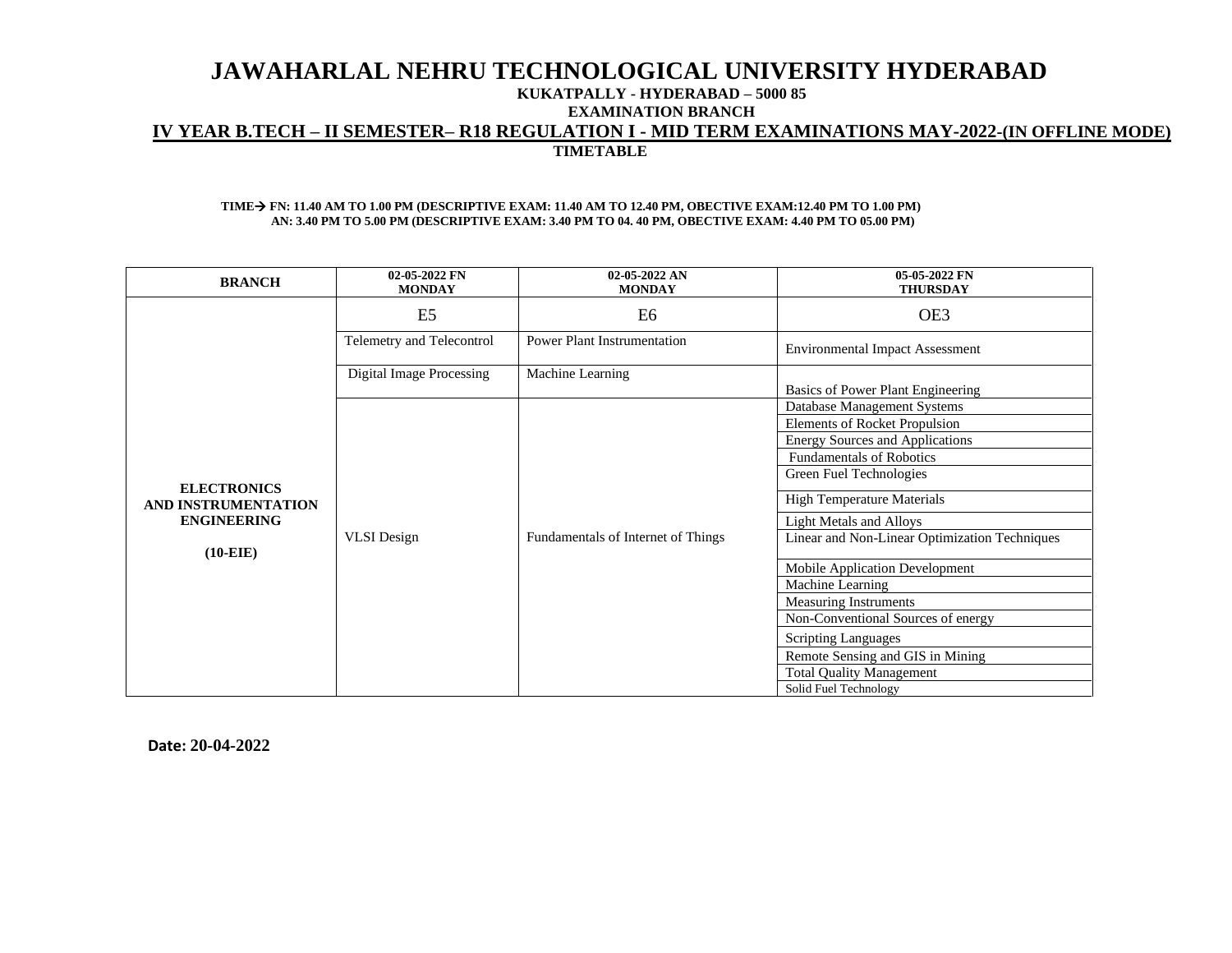### **KUKATPALLY - HYDERABAD – 5000 85**

**EXAMINATION BRANCH**

# **IV YEAR B.TECH – II SEMESTER– R18 REGULATION I - MID TERM EXAMINATIONS MAY-2022-(IN OFFLINE MODE)**

**TIMETABLE**

### **TIME**→ **FN: 11.40 AM TO 1.00 PM (DESCRIPTIVE EXAM: 11.40 AM TO 12.40 PM, OBECTIVE EXAM:12.40 PM TO 1.00 PM) AN: 3.40 PM TO 5.00 PM (DESCRIPTIVE EXAM: 3.40 PM TO 04. 40 PM, OBECTIVE EXAM: 4.40 PM TO 05.00 PM)**

| <b>BRANCH</b>      | 02-05-2022 FN<br><b>MONDAY</b> | 02-05-2022 AN<br><b>MONDAY</b>     | 05-05-2022 FN<br><b>THURSDAY</b>                                          |
|--------------------|--------------------------------|------------------------------------|---------------------------------------------------------------------------|
|                    |                                | E6                                 | OE3                                                                       |
|                    |                                |                                    | Basics of Power Plant Engineering                                         |
|                    |                                | Natural Language Processing        |                                                                           |
|                    |                                |                                    | <b>Basics of Virtual Instrumentation</b><br>Elements of Rocket Propulsion |
|                    |                                | Neural Networks & Deep<br>Learning | <b>Energy Sources and Applications</b>                                    |
|                    |                                |                                    | <b>Fundamentals of Robotics</b>                                           |
|                    |                                | Human Computer Interaction         |                                                                           |
| <b>INFORMATION</b> | Organizational Behaviour       |                                    | Green Fuel Technologies                                                   |
| <b>TECHNOLOGY</b>  |                                | <b>Cyber Forensics</b>             | <b>High Temperature Materials</b>                                         |
|                    |                                |                                    | <b>Light Metals and Alloys</b>                                            |
| $(12 - I T)$       |                                |                                    | Linear and Non-Linear Optimization                                        |
|                    |                                |                                    | Techniques                                                                |
|                    |                                |                                    | Measuring Instruments                                                     |
|                    |                                |                                    | Non-Conventional Sources of energy                                        |
|                    |                                | Distributed Systems                | Remote Sensing and GIS in Mining                                          |
|                    |                                |                                    | <b>Total Quality Management</b>                                           |
|                    |                                |                                    | Solid Fuel Technology                                                     |
|                    |                                |                                    | <b>Environmental Impact Assessment</b>                                    |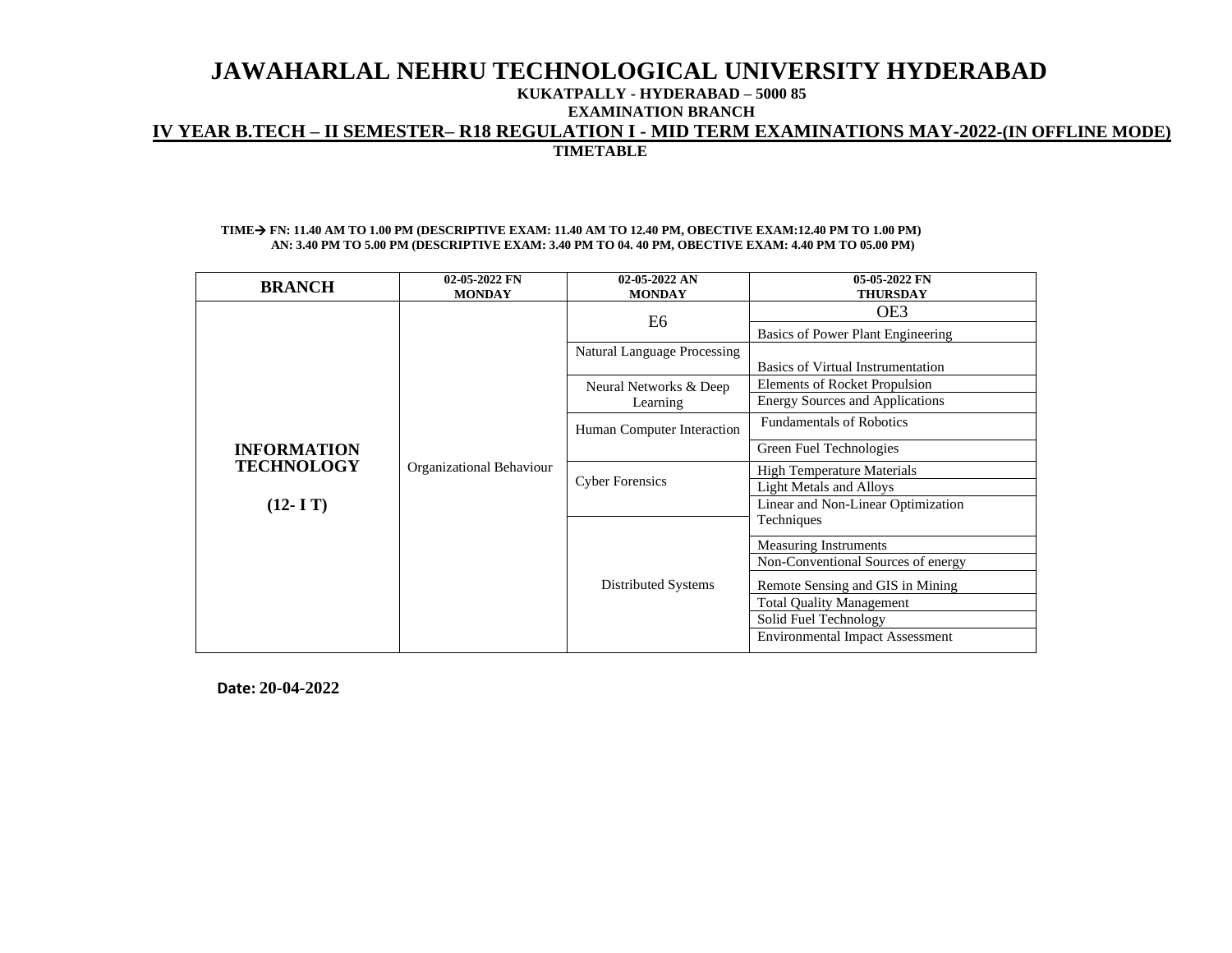## **KUKATPALLY - HYDERABAD – 5000 85**

**EXAMINATION BRANCH**

# **IV YEAR B.TECH – II SEMESTER– R18 REGULATION I - MID TERM EXAMINATIONS MAY-2022-(IN OFFLINE MODE)**

**TIMETABLE**

### **TIME**→ **FN: 11.40 AM TO 1.00 PM (DESCRIPTIVE EXAM: 11.40 AM TO 12.40 PM, OBECTIVE EXAM:12.40 PM TO 1.00 PM) AN: 3.40 PM TO 5.00 PM (DESCRIPTIVE EXAM: 3.40 PM TO 04. 40 PM, OBECTIVE EXAM: 4.40 PM TO 05.00 PM)**

| <b>BRANCH</b>                                       | 02-05-2022 FN<br><b>MONDAY</b>  | 02-05-2022 AN<br><b>MONDAY</b>                | 05-05-2022 FN<br><b>THURSDAY</b>                                                                                                                                                                |
|-----------------------------------------------------|---------------------------------|-----------------------------------------------|-------------------------------------------------------------------------------------------------------------------------------------------------------------------------------------------------|
|                                                     | E5                              | E <sub>6</sub><br>Automation in Manufacturing | OE3                                                                                                                                                                                             |
|                                                     | <b>MEMS</b> Design              | Mathematical Modeling and<br>Simulation       | Basics of Power Plant Engineering<br>Basics of Virtual Instrumentation                                                                                                                          |
| <b>MECHANICAL</b>                                   | Production Planning and Control |                                               | Database Management Systems<br><b>Elements of Rocket Propulsion</b><br><b>Energy Sources and Applications</b><br>Green Fuel Technologies                                                        |
| <b>ENGINEERING</b><br>(MECHATRONICS)<br>$(14-MECT)$ | <b>Concurrent Engineering</b>   | <b>MATLAB</b> Applications                    | <b>High Temperature Materials</b><br><b>Light Metals and Alloys</b><br>Mobile Application Development<br>Machine Learning<br><b>Measuring Instruments</b><br>Non-Conventional Sources of energy |
|                                                     |                                 |                                               | Remote Sensing and GIS in Mining<br>Solid Fuel Technology<br><b>Scripting Languages</b><br><b>Environmental Impact Assessment</b>                                                               |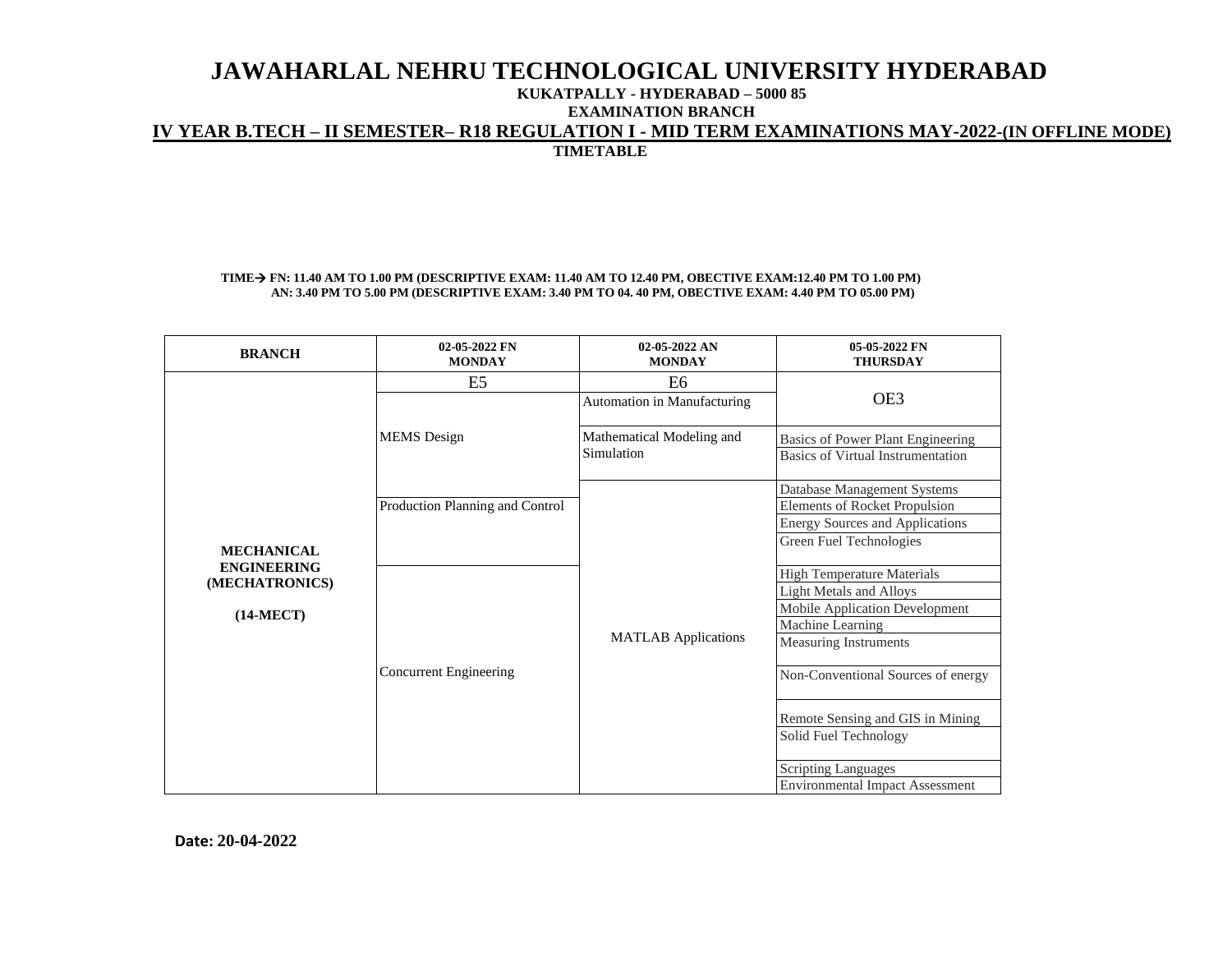## **KUKATPALLY - HYDERABAD – 5000 85**

**EXAMINATION BRANCH**

# **IV YEAR B.TECH – II SEMESTER– R18 REGULATION I - MID TERM EXAMINATIONS MAY-2022-(IN OFFLINE MODE)**

**TIMETABLE**

#### **TIME**→ **FN: 11.40 AM TO 1.00 PM (DESCRIPTIVE EXAM: 11.40 AM TO 12.40 PM, OBECTIVE EXAM:12.40 PM TO 1.00 PM) AN: 3.40 PM TO 5.00 PM (DESCRIPTIVE EXAM: 3.40 PM TO 04. 40 PM, OBECTIVE EXAM: 4.40 PM TO 05.00 PM)**

| <b>BRANCH</b>                                                          | 02-05-2022 FN<br><b>MONDAY</b>                   | 02-05-2022 AN<br><b>MONDAY</b> | 05-05-2022 FN<br><b>THURSDAY</b>              |
|------------------------------------------------------------------------|--------------------------------------------------|--------------------------------|-----------------------------------------------|
|                                                                        | E <sub>5</sub>                                   | E <sub>6</sub>                 | OE3                                           |
|                                                                        | <b>Advanced Manufacturing</b>                    | <b>Failure Analysis</b>        | Basics of Power Plant Engineering             |
|                                                                        | Technologies                                     |                                | <b>Environmental Impact Assessment</b>        |
|                                                                        | Design and Selection of Engineering<br>Materials | <b>Energy Materials</b>        | <b>Basics of Virtual Instrumentation</b>      |
|                                                                        |                                                  |                                | Database Management Systems                   |
|                                                                        |                                                  |                                | <b>Elements of Rocket Propulsion</b>          |
|                                                                        |                                                  |                                | <b>Energy Sources and Applications</b>        |
| <b>METALLURGICAL AND</b><br><b>MATERIALS ENGINEERING</b><br>$(18-MMT)$ | <b>Composite Materials</b>                       | <b>Super Alloys</b>            | <b>Fundamentals of Robotics</b>               |
|                                                                        |                                                  |                                | Green Fuel Technologies                       |
|                                                                        |                                                  |                                | Linear and Non-Linear Optimization Techniques |
|                                                                        |                                                  |                                | Mobile Application Development                |
|                                                                        |                                                  |                                | Machine Learning                              |
|                                                                        |                                                  |                                | <b>Measuring Instruments</b>                  |
|                                                                        |                                                  |                                | Non-Conventional Sources of energy            |
|                                                                        |                                                  |                                | Remote Sensing and GIS in Mining              |
|                                                                        |                                                  |                                | <b>Total Quality Management</b>               |
|                                                                        |                                                  |                                | Solid Fuel Technology                         |
|                                                                        |                                                  |                                | Scripting Languages                           |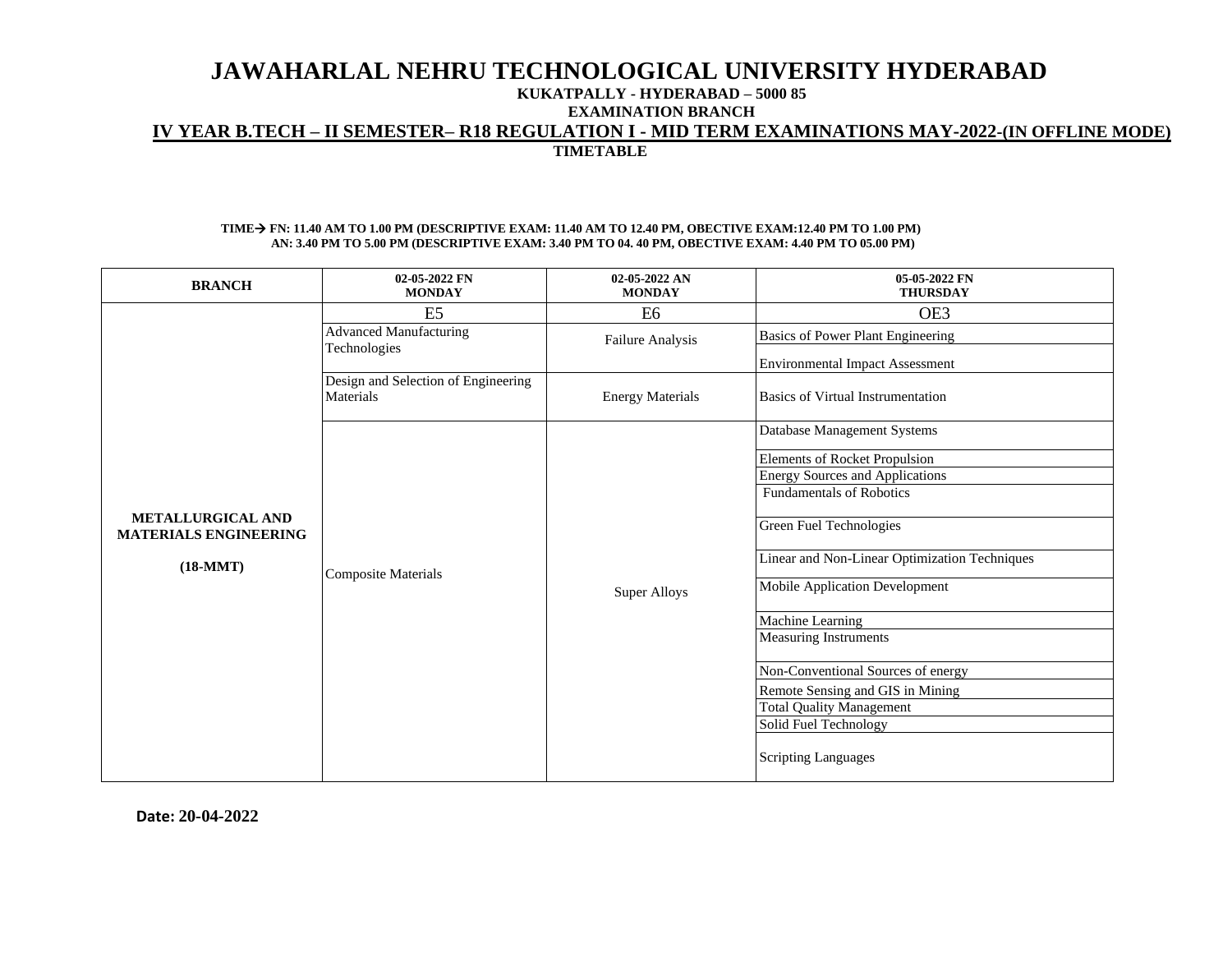### **KUKATPALLY - HYDERABAD – 5000 85**

**EXAMINATION BRANCH**

## **IV YEAR B.TECH – II SEMESTER– R18 REGULATION I - MID TERM EXAMINATIONS MAY-2022-(IN OFFLINE MODE)**

**TIMETABLE**

#### **TIME**→ **FN: 11.40 AM TO 1.00 PM (DESCRIPTIVE EXAM: 11.40 AM TO 12.40 PM, OBECTIVE EXAM:12.40 PM TO 1.00 PM) AN: 3.40 PM TO 5.00 PM (DESCRIPTIVE EXAM: 3.40 PM TO 04. 40 PM, OBECTIVE EXAM: 4.40 PM TO 05.00 PM)**

| <b>BRANCH</b>                             | 02-05-2022 FN<br><b>MONDAY</b> | $02-05-2022$ AN<br><b>MONDAY</b>         | 05-05-2022 FN<br><b>THURSDAY</b>                                       |
|-------------------------------------------|--------------------------------|------------------------------------------|------------------------------------------------------------------------|
|                                           | E <sub>5</sub>                 | E6                                       | OE3                                                                    |
|                                           | <b>Heat Transfer</b>           | Precision Engineering                    | Basics of Power Plant Engineering<br>Basics of Virtual Instrumentation |
|                                           | Cryogenics                     | <b>Practical Non-Destructive Testing</b> | Database Management Systems                                            |
|                                           | Aero Engine Design             | CAD/CIM                                  | <b>Energy Sources and Applications</b>                                 |
|                                           |                                |                                          | <b>Fundamentals of Robotics</b>                                        |
|                                           |                                |                                          | Green Fuel Technologies                                                |
|                                           |                                |                                          | <b>High Temperature Materials</b>                                      |
|                                           |                                |                                          | <b>Light Metals and Alloys</b>                                         |
| <b>AERONAUTICAL</b><br><b>ENGINEERING</b> |                                |                                          | Linear and Non-Linear Optimization Techniques                          |
| $(21-AE)$                                 |                                |                                          | Mobile Application Development                                         |
|                                           |                                |                                          | Machine Learning                                                       |
|                                           |                                |                                          | <b>Measuring Instruments</b>                                           |
|                                           |                                |                                          | <b>Environmental Impact Assessment</b>                                 |
|                                           |                                |                                          | Non-Conventional Sources of energy                                     |
|                                           |                                |                                          | <b>Scripting Languages</b>                                             |
|                                           |                                |                                          | Remote Sensing and GIS in Mining                                       |
|                                           |                                |                                          | <b>Total Quality Management</b>                                        |
|                                           |                                |                                          | Solid Fuel Technology                                                  |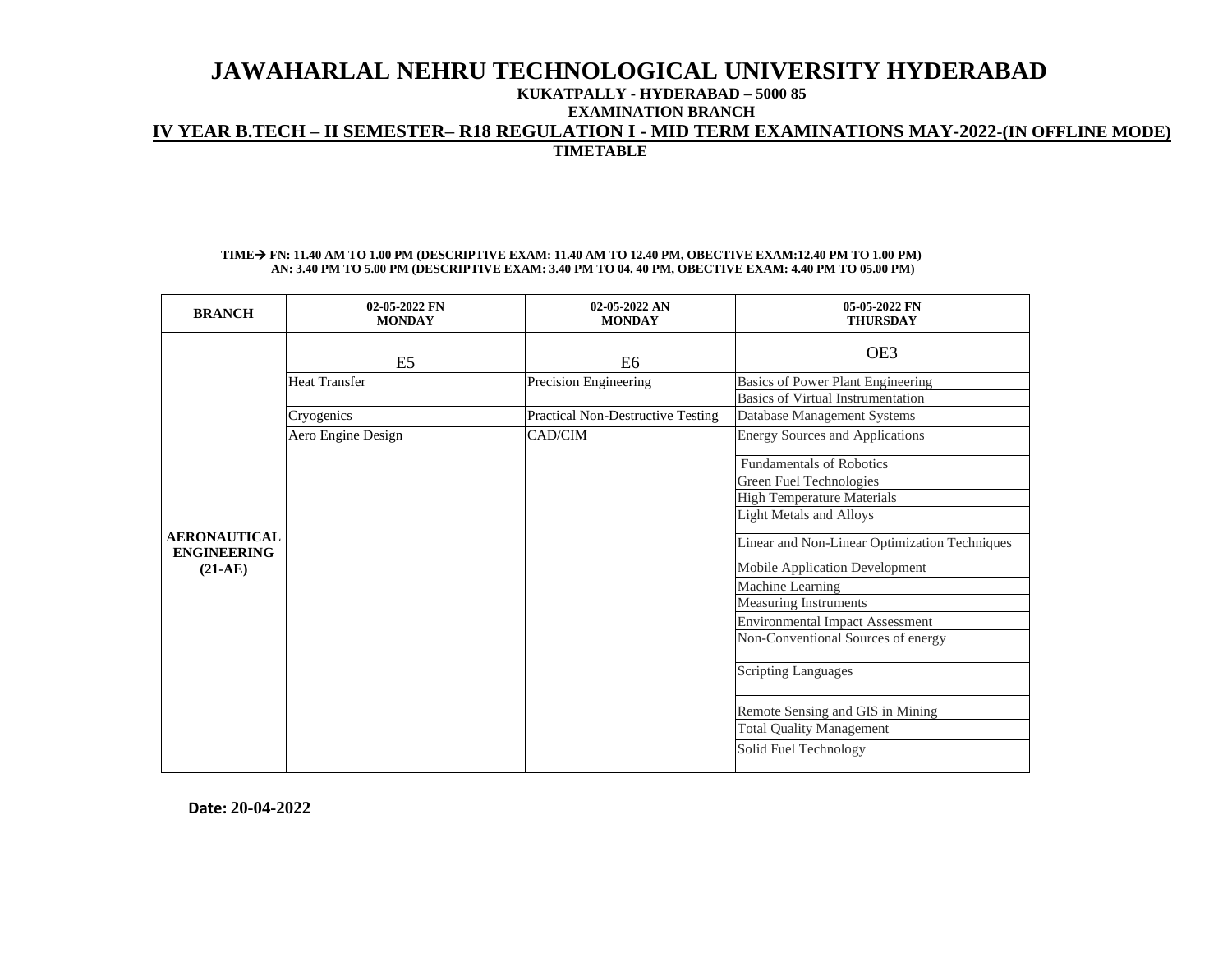### **KUKATPALLY - HYDERABAD – 5000 85**

**EXAMINATION BRANCH**

## **IV YEAR B.TECH – II SEMESTER– R18 REGULATION I - MID TERM EXAMINATIONS MAY-2022-(IN OFFLINE MODE)**

**TIMETABLE**

### **TIME**→ **FN: 11.40 AM TO 1.00 PM (DESCRIPTIVE EXAM: 11.40 AM TO 12.40 PM, OBECTIVE EXAM:12.40 PM TO 1.00 PM) AN: 3.40 PM TO 5.00 PM (DESCRIPTIVE EXAM: 3.40 PM TO 04. 40 PM, OBECTIVE EXAM: 4.40 PM TO 05.00 PM)**

| <b>BRANCH</b>       | 02-05-2022 FN<br><b>MONDAY</b> | 02-05-2022 AN<br><b>MONDAY</b> | 05-05-2022 FN<br><b>THURSDAY</b>              |
|---------------------|--------------------------------|--------------------------------|-----------------------------------------------|
|                     | E <sub>5</sub>                 | E <sub>6</sub>                 | OE3                                           |
|                     | Mine Planning and Design       | Mine Economics                 | Basics of Power Plant Engineering             |
|                     |                                |                                | <b>Basics of Virtual Instrumentation</b>      |
|                     | Geo-statistics                 | Mineral exploration            |                                               |
|                     | Rock Excavation Engineering    | Mine Subsidence Engineering    | Database Management Systems                   |
|                     |                                |                                | <b>Elements of Rocket Propulsion</b>          |
|                     |                                |                                | <b>Energy Sources and Applications</b>        |
|                     |                                |                                | <b>Fundamentals of Robotics</b>               |
|                     |                                |                                | Green Fuel Technologies                       |
|                     |                                |                                | <b>High Temperature Materials</b>             |
| <b>MINING ENGG.</b> |                                |                                | <b>Light Metals and Alloys</b>                |
| $(25-MNE)$          |                                |                                | Linear and Non-Linear Optimization Techniques |
|                     |                                |                                | Mobile Application Development                |
|                     |                                |                                | Machine Learning                              |
|                     |                                |                                | <b>Measuring Instruments</b>                  |
|                     |                                |                                | Non-Conventional Sources of energy            |
|                     |                                |                                | <b>Scripting Languages</b>                    |
|                     |                                |                                |                                               |
|                     |                                |                                | <b>Total Quality Management</b>               |
|                     |                                |                                | <b>Environmental Impact Assessment</b>        |